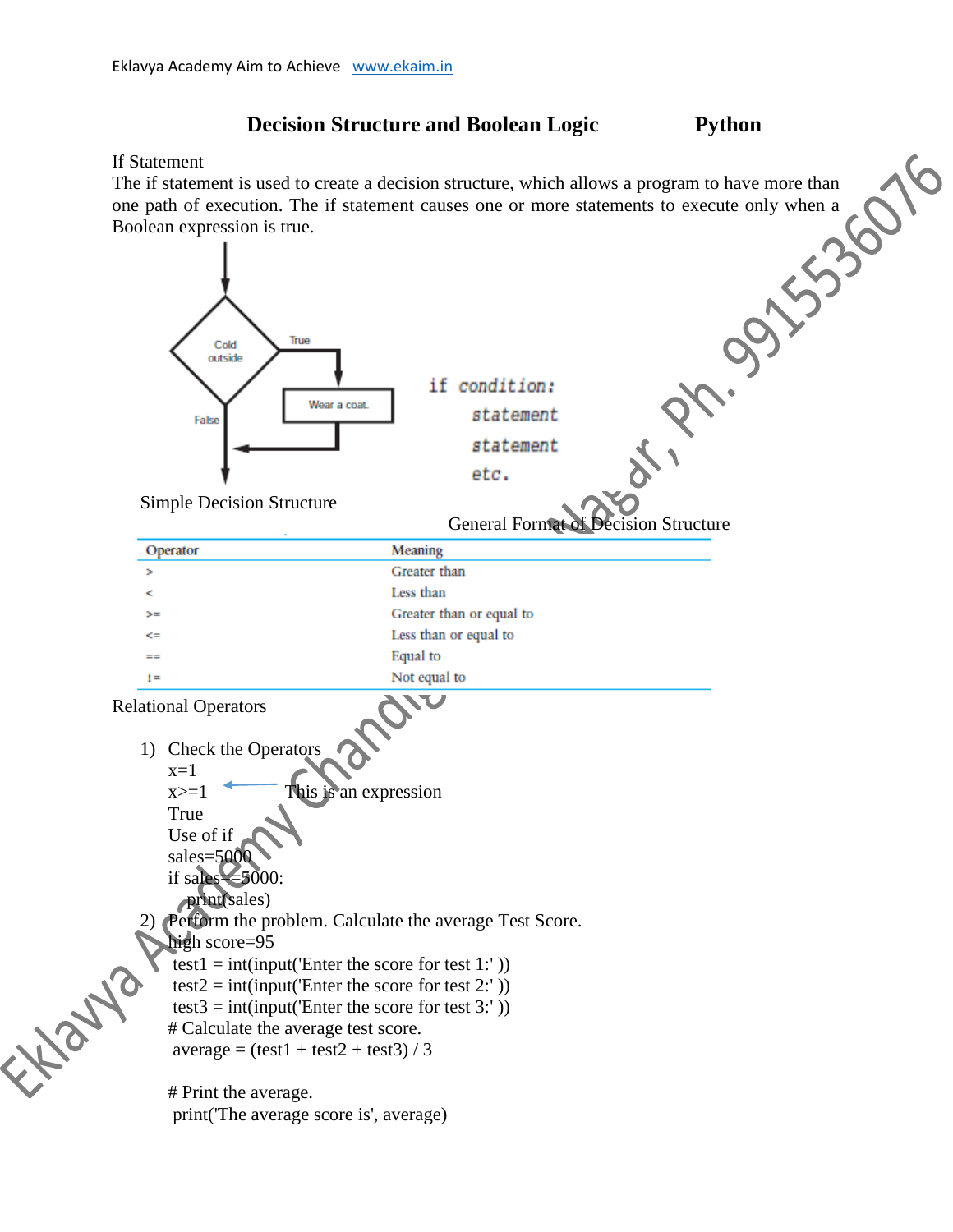

3) If-else statement

**An if-else statement will execute one block of statements if its condition is true, or another block if its condition is false.**

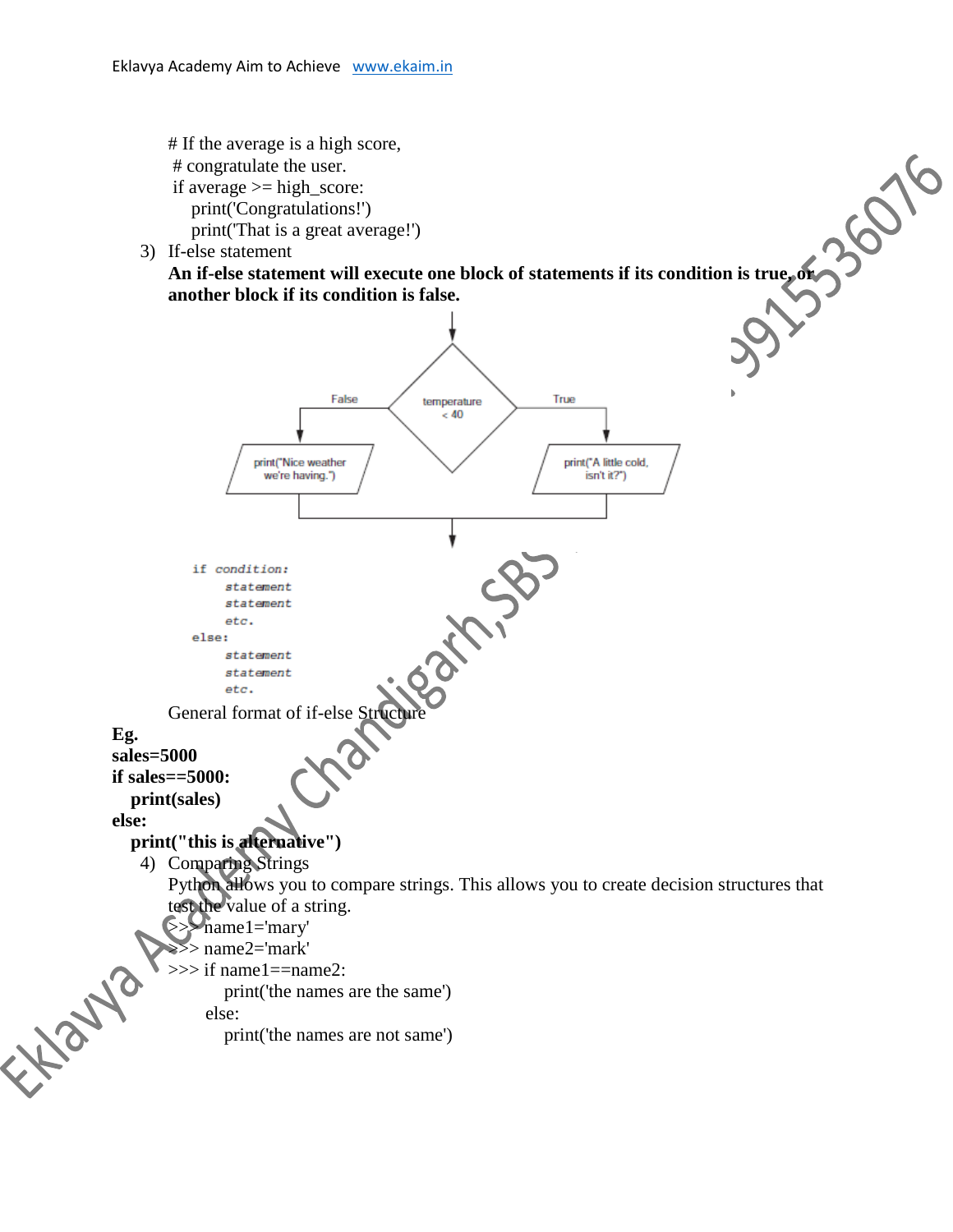## **nested**

## **inside another decision structure.**

number = int(input('Please input a number in the range of 1 through 7: '))

```
Nested if-elif-else statement To test more than one condition, a decision structure can be<br>
mested<br>
inside another decision structure.<br>
another = = 1:<br>
primit (Wordway)<br>
elif number = = 1:<br>
primit (Tuesday)<br>

                  if number == 1:
                      print('Monday')
                  elif number == 2:
                      print('Tuesday')
                  elif number == 3:
                      print('Wednesday')
                  elif number == 4:
                      print('Thursday')
                  elif number == 5:
                      print('Friday')
                  elif number == 6:
                      print('Saturday')
                  elif number ==7:
                      print('Sunday')
                  else:
                      print('Error')
                  Examples:
                 mass = float(input('Please enter an object\'s mass;<br>weight = mass * 9.8<br>if weight > 500:<br>print('It is +
                  weight = mass * 9.8
                  if weight > 500:
                      print('It is too heavy.')
                  elif weight < 100:
                      print('It is too light.')
                  else:
                     print(weight, '5) Logical operatorsOperator
                                             Meaning
Flatford
                              and
                                             The and operator connects two Boolean expressions into one compound expression.
                                             Both subexpressions must be true for the compound expression to be true.
                              or
                                             The or operator connects two Boolean expressions into one compound expression.
                                             One or both subexpressions must be true for the compound expression to be true.
                                             It is only necessary for one of the subexpressions to be true, and it does not matter
                                             which.
                                             The not operator is a unary operator, meaning it works with only one operand.
                              not
                                             The operand must be a Boolean expression. The not operator reverses the truth
                                             of its operand. If it is applied to an expression that is true, the operator returns
                                             false. If it is applied to an expression that is false, the operator returns true.
```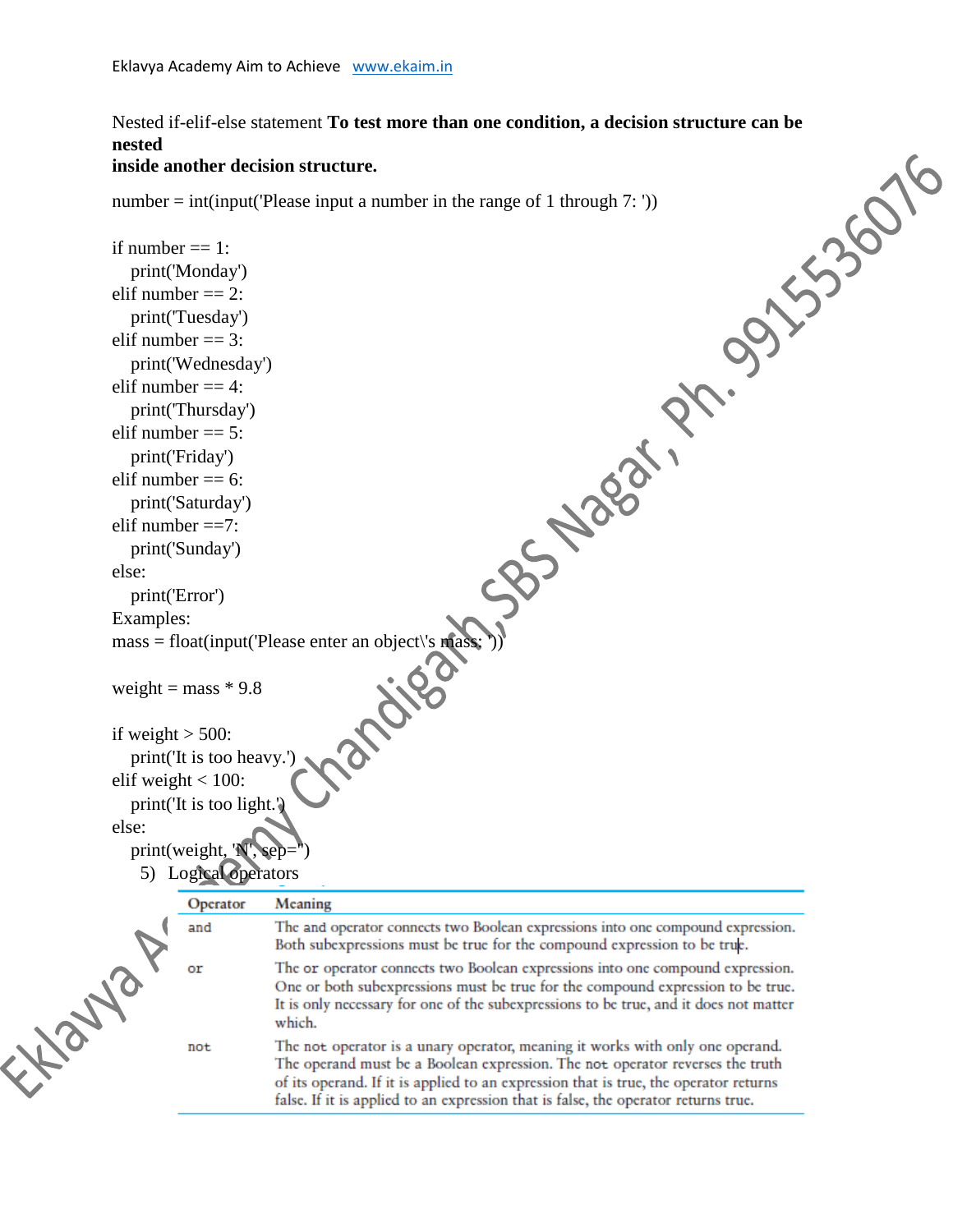```
>>> if not(temp>100):
```
print("this is true")

punt("this is true")<br>
6) **Short Circuit Evaluations** If ist sub expression if false other sub expression will not<br>
checked<br>
But in OR if ist expression is true other will not checked.<br>
Boolean Variable<br>
A Boolean Variable checked

But in OR if ist expression is true other will not checked.

Boolean Variable

A Boolean Variable can reference one of two values: True or False

A flag is a variable that signals when

some condition exists in the program. When the flag variable is set to False, it indicates the condition does not exist. When the flag variable is set to True, it means the condition does exist.

Sales=4000.0

if Sales $>=5000.0$ :

sales\_quota=True

else:

sales\_quota=false

7) Nested Loops

sales\_quota=false<br>Nested Loops<br>A condition-controlled loop uses a true/false condition to control the number of times that it repeats. A count-controlled loop repeats a specific number of times

```
while condition:
    statement
    statement
    etc.
```
This condition is tested.

```
while keep going == 'y':
```
If the condition is true. these statements are executed, and then the loop starts over.

If the condition is false, these statements are skipped, and the program exits the loop.

```
# Get a salesperson's sales and commission rate.
sales = float(input('Enter the amount of sales: '))
comm rate = float(input('Enter the commission rate: '))
# Calculate the commission.
commission = sales * comm rate
```

```
# Display the commission.
print ('The commission is \mathcal{S}', \
      format(commission, ',.2f'), sep='')
```

```
# See if the user wants to do another one.
keep going = input('Do you want to calculate another ' + \
                   'commission (Enter y for yes): ')
```
number = float(input('Enter a positive number or enter a negative number ' 'if you want to end: '))

 $total = 0$ 

Libaryon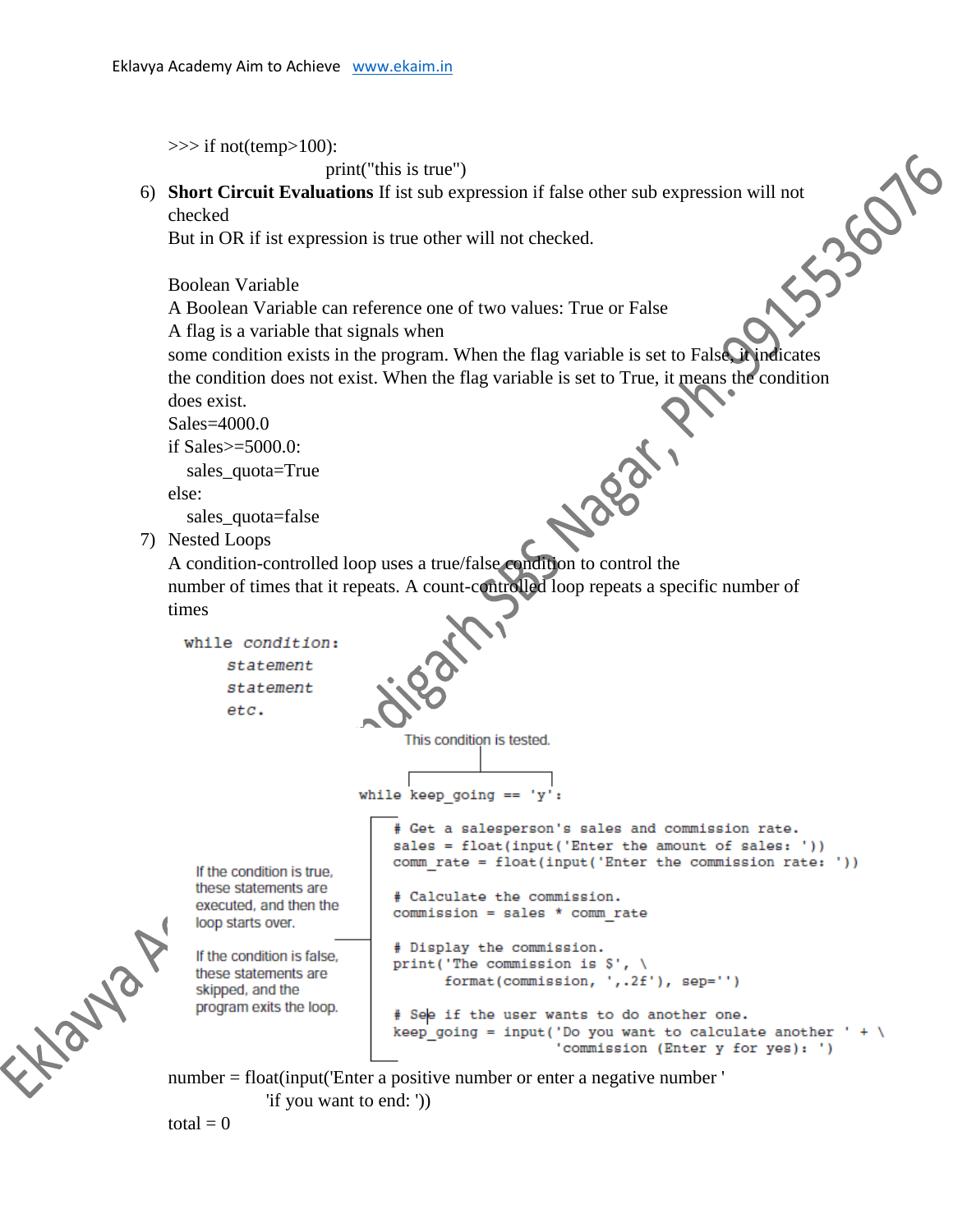temperature = float(input("Enter the substance's Celsius temperature: ")) while number  $> 0$ : total  $+=$  number number = float(input('Enter a positive number: ')) print('The sum is', total) Example to perform # This program assists a technician in the process # of checking a substance's temperature. # Create a variable to represent the maximum # temperature.  $max_{\varepsilon}$  temp = 102.5 # Get the substance's temperature. # As long as necessary, instruct the user to # adjust the thermostat. while temperature > max\_temp: print('The temperature is too high.') print('Turn the thermostat down and wait') print('5 minutes. Then take the temperature') print('again and enter it.') temperature = float(input('Enter the new Celsius temperature:')) # Remind the user to check the temperature again # in 15 minutes. print('The temperature is acceptable. print('Check it again in 15 minutes 8) For Loop : Count controlled Loop for variable in [valuel, value2, etc.]: statement statement etc. Example<sup>7</sup> print('I will display the numbers 1 through 5.') for num in [1, 2, 3, 4, 5]: print(num) 9) Using Range functions with for loop  $\gg$  for x in range(5):  $print(x)$ Eg. for number in range $(1,11)$ : square=number\*\*2 print(number, '\t', square)